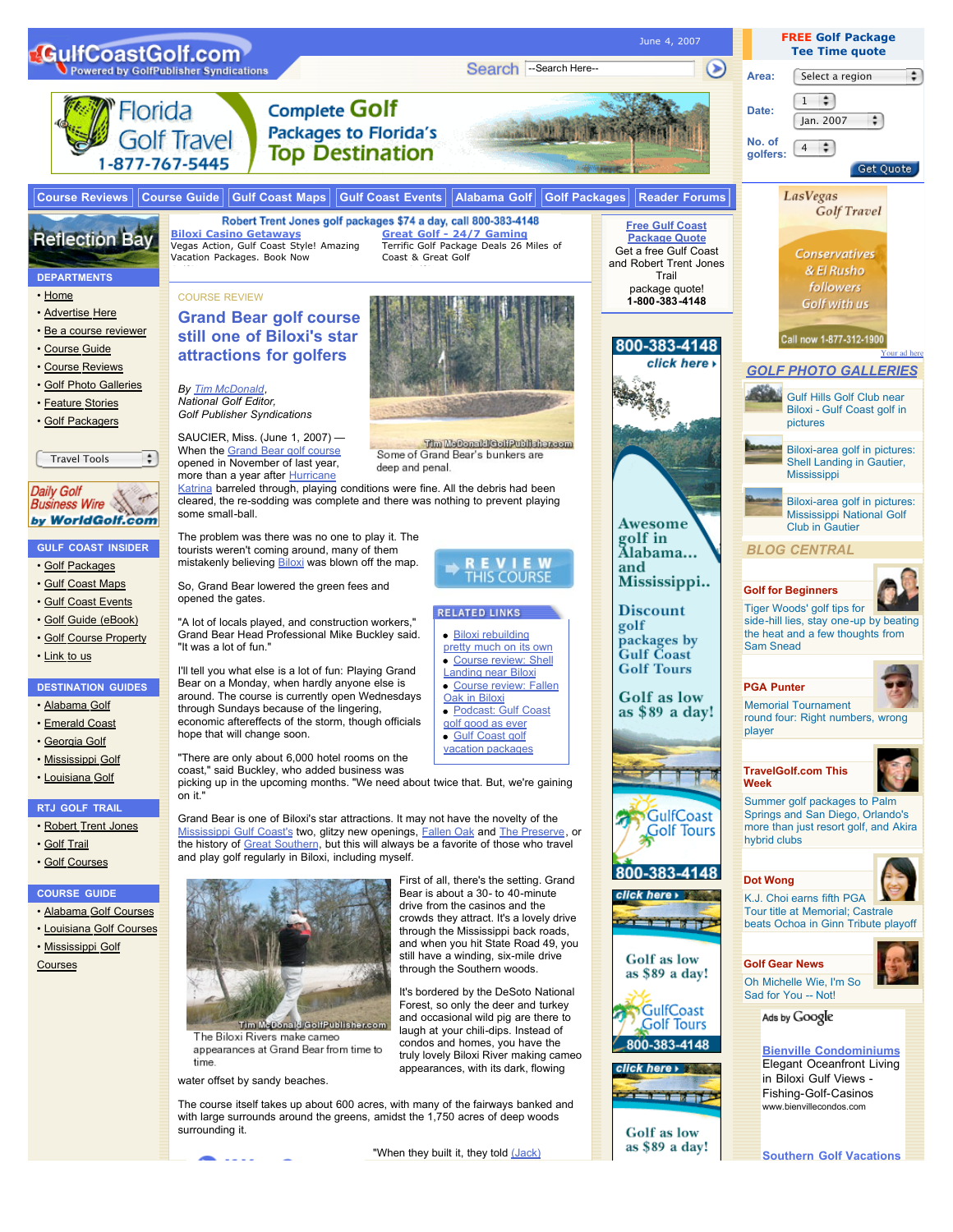# H You Go-

**Grand Bear Golf Club** Gulf Coast Golf Tours **Tee times:** (800) 383-4148

Nicklaus, 'We've got 1,700 acres, take what you want,'" Buckley said. "And he did."

He chose wisely. The course rolls and dips, with swales and hollows, and has some decent elevation changes, atypical for this part of the world. It's an idyllic setting, with excellent movement on the

Tim McDonald/GolfPublisher.com Grand Bear is bordered by the DeSoto National Forest, a world away from the

course which plays through pine and hardwood. There is water, but not a ton of it.

The fairways are tree-lined and wide, showing off one of Nicklaus' favorite themes: multiple routes to the green.

### **The verdict on Grand Bear**

I played the course with Buckley and two other assistant pros, Jeremy Davis and Ian Kahn. They marveled at the way Nicklaus could take a seemingly easy hole and make it subtly difficult — like the way some greens run away from you behind a greenside bunker.

Physically, there are few signs of the hurricane.

"With the exception of one or two holes, the course is in better shape than before Katrina hit," Buckley said.

One of those holes is No. 2, which used to sport a tree in the middle of the fairway; Katrina took care of that.

"When Nicklaus was here, he said: 'Leave that tree right there, it'll die soon anyway,'" Buckley said. "Well, it did, but it took seven years."

Grand Bear is one of Nicklaus' better,

more playable layouts. It's 7,204 yards from back there where Jack himself would play it. Many of the bunkers are deep and penal, but the packed, pine needle rough will keep you in most holes.

busy Biloxi casinos.

### **Biloxi hotels**

The Island View Casino and Resort opened in September of 2006, not even a month after Hurricane Katrina hit, with a temporary casino at the former site of the Grand Casino Gulfport.

The Island View has one of the best views in Gulfport, overlooking the Gulf of Mexico and Cat Island, part of an expansive national park.

The hotel has more than 500 newly designed rooms, with Gulf views. There's also a 83,000-square-foot gaming floor.

The casino has a 350-seat buffet, with one of the better dessert bars in the Biloxi area.

*Any opinions expressed above are those of the writer and do not necessarily represent the views of the management. The information in this story was accurate at the time of publication. All contact information, directions and prices should be confirmed directly with the golf course or resort before making reservations and/or travel plans.*

#### **Gulf Coast Real Estate**

Waterfront homes! Harbor Landing Luxury Condominiums and Marina www.harborlandingcondos.com

#### **Biloxi Mississippi Casino**

Hotel Photos, Info & Virtual Tours Book with Expedia and Save! www.Expedia.com

# **Beau Rivage Hotel®**

Online Room Specials - Book Now! Official Site. www.BeauRivageResort.com

### **The Beau Rivage Casino**

Book Direct For Very Low Rates. This Is An Internet Only Special. www.BeauRivage.com

Ads by Google *Content for this site is provided by GolfPublisher Syndications*

Bookmark/Search this post with: 

*Readers Tee Off*

POST A NEW COMMENT





 $P[ay]$ Kierland... Estrella... Troon

Best of Golf!

Affordable Stay & Play packages



Golf & Lodging packages to AL, RTJ Trail, TN, Biloxi, Tunica, etc www.tuckergolf.com

**Southern Golf Vacations**

## **Grand Casino Biloxi**

Find Deals, Read Reviews from Real People. Get the Truth. Then Go. www.TripAdvisor.com

### **Golf in Niagara Falls** Golf Packages and

Teetimes for Golf Courses in Niagara Falls www.NiagaraFallsGolfAdventures.c

### **Mississippi Golf Packages**

Great Golf Packages for your group! Casino, Hotel, Condo, Beach Houses www.southerngolftours.com